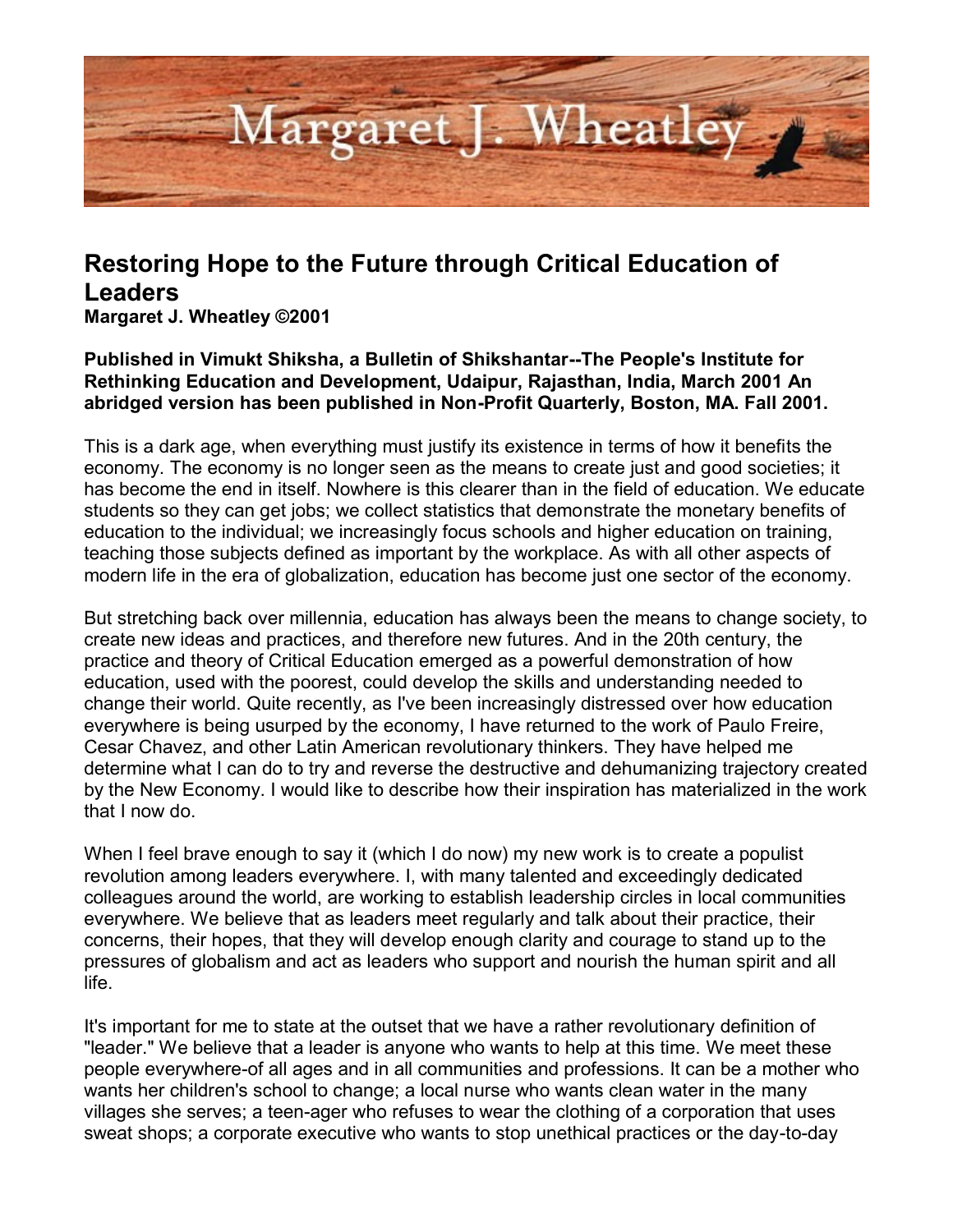disregard of the needs of employees; a farmer who wants to preserve traditional farming methods.

These new leaders are appearing at an increasing rate in local communities around the world. They each are motivated by a desire to change some aspect of their world. They are not motivated by self-interest or greed. They want to help others. But they often feel isolated and alone. Few of them realize their concerns and generosity are shared by an increasing number of people. And it is difficult to act with courage when you feel you're the only one.

Isolation is one barrier to courageous action. Time is a second one. In most countries, time is evaporating. Technology has played a large role in this, speeding up human interactions to the speed of light, even though we can't, as living beings, work any faster than the speed of life. In highly technological societies, leisure time and private life are fast eroding by the ever-invading demands of cell phones, e-mail, and the assumption that workers should be available 24/7. In societies where technology is not yet so invasive, the very complexity and multiplicity of problems that confront leaders is destroying their time to deal well with any one issue.

Under the relentless pressure of time vanishing, we are losing many essential capacities of being human: the time to think and reflect; the time to be in relationships; the time to develop trust and commitment. In essence, we are forfeiting our unique human qualities in exchange for speed.

There is at least one other great destructive force at work globally, and that is the American management model. Leaders everywhere, no matter what their culture or tradition, are pressured to focus on numeric measures of efficiency and narrow measures of success, i.e. growth and profit-making. These practices are not sufficient to create a healthy and robust workplace or planet. American businesses that only focus on these narrow goals fail as well. As these too-narrow measures roll out around the world, they create the conditions for largescale destruction of cultures, habitats, and the human spirit. Yet few local leaders can withstand the pressure to be "modern" and so they forfeit their own experience and wisdom about what works best within their own traditions and practices. It isn't just pop culture and fast food that is creating a monoculture across the planet; it's also the spread of one management model, a model that is inherently destructive of life.

Paula Freire said that "reality doesn't change itself." If this is an accurate portrait of today's reality, then we-people everywhere--must be the agents of change. We need to create the conditions where we can think, where we can notice what's going on, and where we develop companions for the work that is required. It is the opportunity to develop these conditions for critical education and action that energizes me now. Our initiative is called: "From the Four Directions: People Everywhere Leading the Way." And this is what we do.

In local communities everywhere, leaders are invited (by a small group of local hosts) to meet regularly to think together, develop clarity about their practices and values that work to affirm and sustain people, and to support each other's courageous acts. Each circle is a site for critical education. People become more knowledgeable about what is going on in their world, and they develop new strategies for how to influence their world. They teach one another, relying on their experience and compassion. Over time, these local circles become good communities of practice-leaders emerge with greater skills to affect change in their world,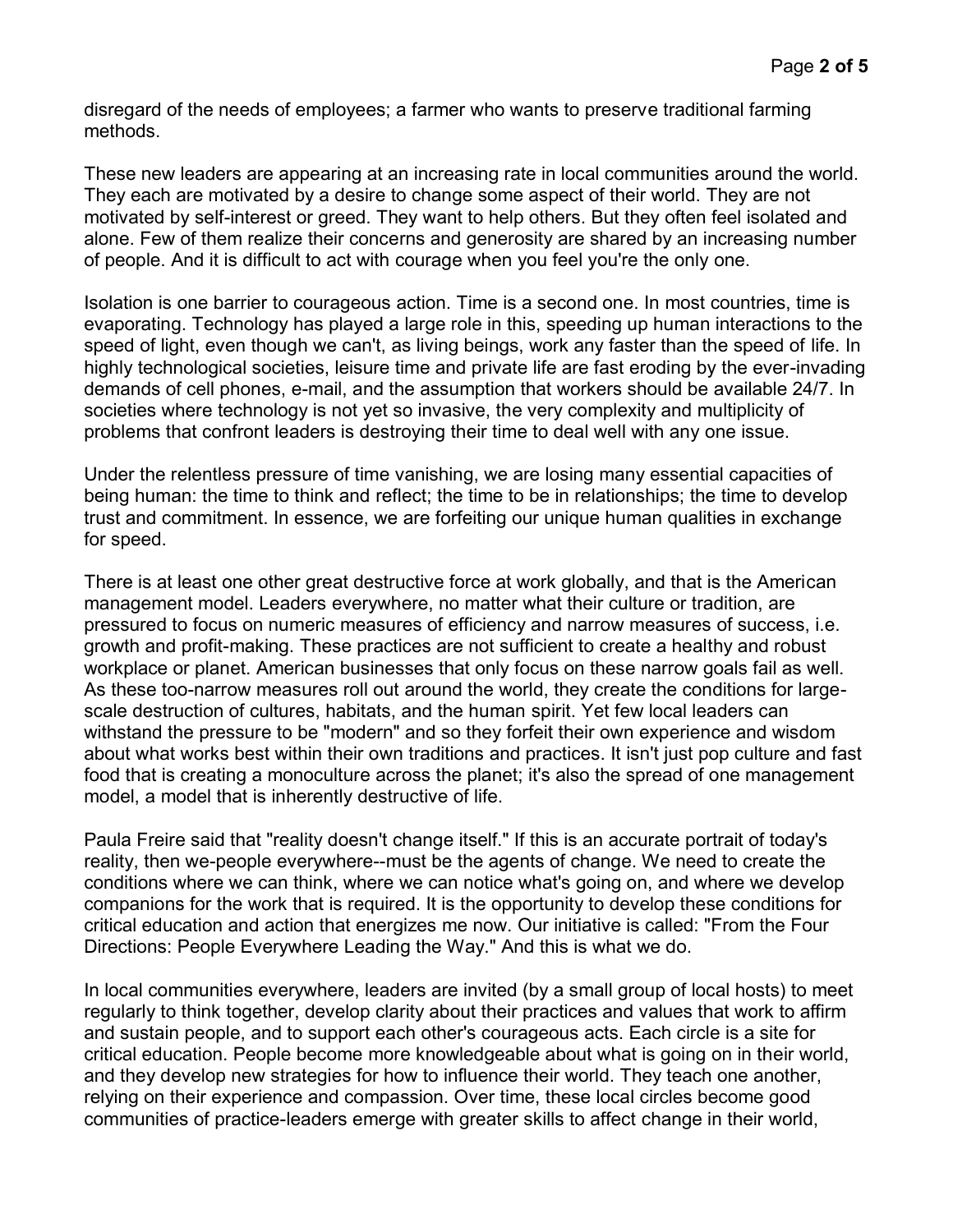wherever they are called to be leaders. *Working locally, we act as a global leadership development effort, raising the standards of effective leadership in thousands of communities and changing the global definition of what good leadership means.*

For these circles to give birth to new ideas, new courage, and new companions for the journey, we use the simple and ancient practice of good human conversation. We provide support for how to create the conditions for meaningful and deepening conversation. We also insist that these leader circles include as diverse a mix of people (age, gender, organizational type) as is possible in that community. A core value of *From the Four Directions* is that "we depend on diversity." We know that people need to be talking to one another again, across all the boundaries and hurts that have been created. And we know also that new solutions are only available when new people are in the conversation. Most communities in the world struggle with diversity-be it ethnic, religious, gender or age-based. *In every circle, in every country, we strive to gently open the boundaries and extend welcome to those formerly excluded. We want to help reweave the broken bonds that are a major dilemma of all societies*.

Our second core value is: "We rely on human goodness." We believe that the solutions needed at this time are not at all technical, but profoundly human. We will find the answers to complex issues, and we will find the courage to push back against the destructive practices of globalism, only if we find each other. In this time when there is growing evidence for human badness, there is the growing need to rely on the fact that most people, no matter their culture or physical conditions, have goodness in them. They, we, want to live with other people in more harmonious and humane ways. *We develop greater clarity in leaders everywhere about human potential and the positive impulses that motivate people-the search for meaning, the need for good relationships, the opportunity to grow and contribute to others.* 

The focus of conversation in a From the Four Directions circle is leadership-those values and practices that are life-affirming rather than life-destroying. We aspire to support changes in the leadership of local communities everywhere, developing leadership practices at the local level that can restore hope to the future. But we also aspire to change the direction of our global future. We want to create a global voice on behalf of those practices and values that nourish and sustain the human spirit and all life. To achieve this, we are relying on a change theory taught to us by other living systems.

In nature, change doesn't happen from a top-down, strategic approach. There is never a boss in a living system. Change happens from within, from many local actions occurring simultaneously. When these local actions learn about other local actions, their own activity is strengthened. But even more is available. As local groups network together, they can suddenly, and always surprisingly, emerge into a global force. This global force is far stronger than the sum of the parts, and it is also different than the local actions that gave birth to it. These global forces are the result of *emergence*, and they are known as *emergent phenomena*. Always they possess great power, and always they are a surprise.

Globalism is a perfect example of an emergent phenomenon. No one planned it. It emerged from many local actions on the part of corporations and nation states, actions available in the absence of laws and policies for a new, inter-national environment. Globalism organized around only a few values--those of growth and profit-making. And suddenly, we live in the midst of its powerful pressures, organizing societies and organizations in ways that few people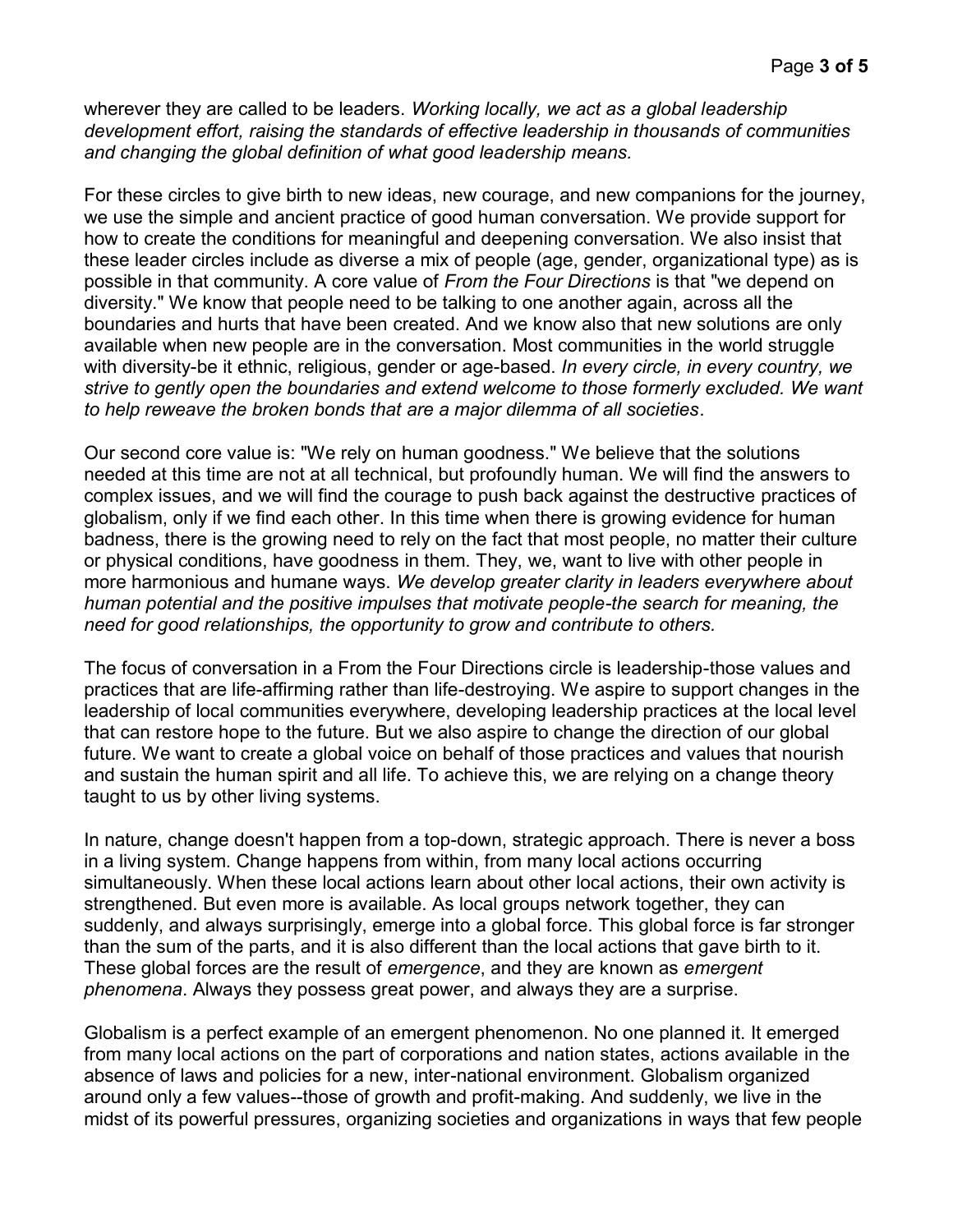want, and that only a very few are benefiting from.

Once an emergent phenomenon has appeared, it can't be changed by working backwards, by changing the local parts that gave birth to it. You can only change an emergent phenomenon by creating a countervailing force of greater strength. This means that the work of change is to start over, to organize new local efforts, connect them to each other, and know that their values and practices can emerge as something even stronger.

*From the Four Directions* seeks to use emergence intentionally. Now that many local circles are up and running, we are beginning to network them together, experimenting with multiple ways of doing that. When a leader circle in Montevideo, Chile discusses the same issue as a circle in New Delhi, or when a Zimbabwean circle talks with a Danish circle about their experience with citizen democracy-we know that such connections have a powerful impact on personal leadership behavior.

We also believe that as people realize the problems they face are shared by others in different parts of the globe, that they instantly recognize these as *systemic* issues. There is no better way for people to become skilled systems thinkers than to realize their problem is not unique to them, but is affecting many others in diverse parts of the global system. One outcome of From the Four Directions is to create thoughtful and practical systems thinkers around the world.

*Our greatest intent is to create a global voice for change in the practices and values used in all types of organizations everywhere.* To create such an emergent phenomenon, we consciously connect circles to one another, publicize our efforts, and soon hope to host regional, in-person conferences, and engage in any other means of developing good, meaningful connections.

Using the great goodness of many, and actively developing the critical thinking and relational skills that make us human, we intend to astonish the world with what becomes possible when we nourish and sustain the human spirit.

\*\*\*\*\*\*\*\*\*\*\*\*\*\*\*\*\*\*\*

As of this writing (March 2002), *From the Four Directions* has trained people to be circle hosts from more than 30 countries: in Africa, all of Europe, India, South America and North America. For more information on this initiative, and if you'd like to join us, please go to: [www.fromthefourdirections.org](http://www.fromthefourdirections.org/) or phone, The Berkana Institute, 801.376.8847.



ABOUT MARGARET (MEG) WHEATLEY, Ed.D.

Margaret Wheatley writes, speaks, and teaches how we can accomplish our work, sustain our relationships, and willingly step forward to serve in this troubled time. She is co-founder and President emerita of The Berkana Institute, an organizational consultant since 1973, a global citizen since her